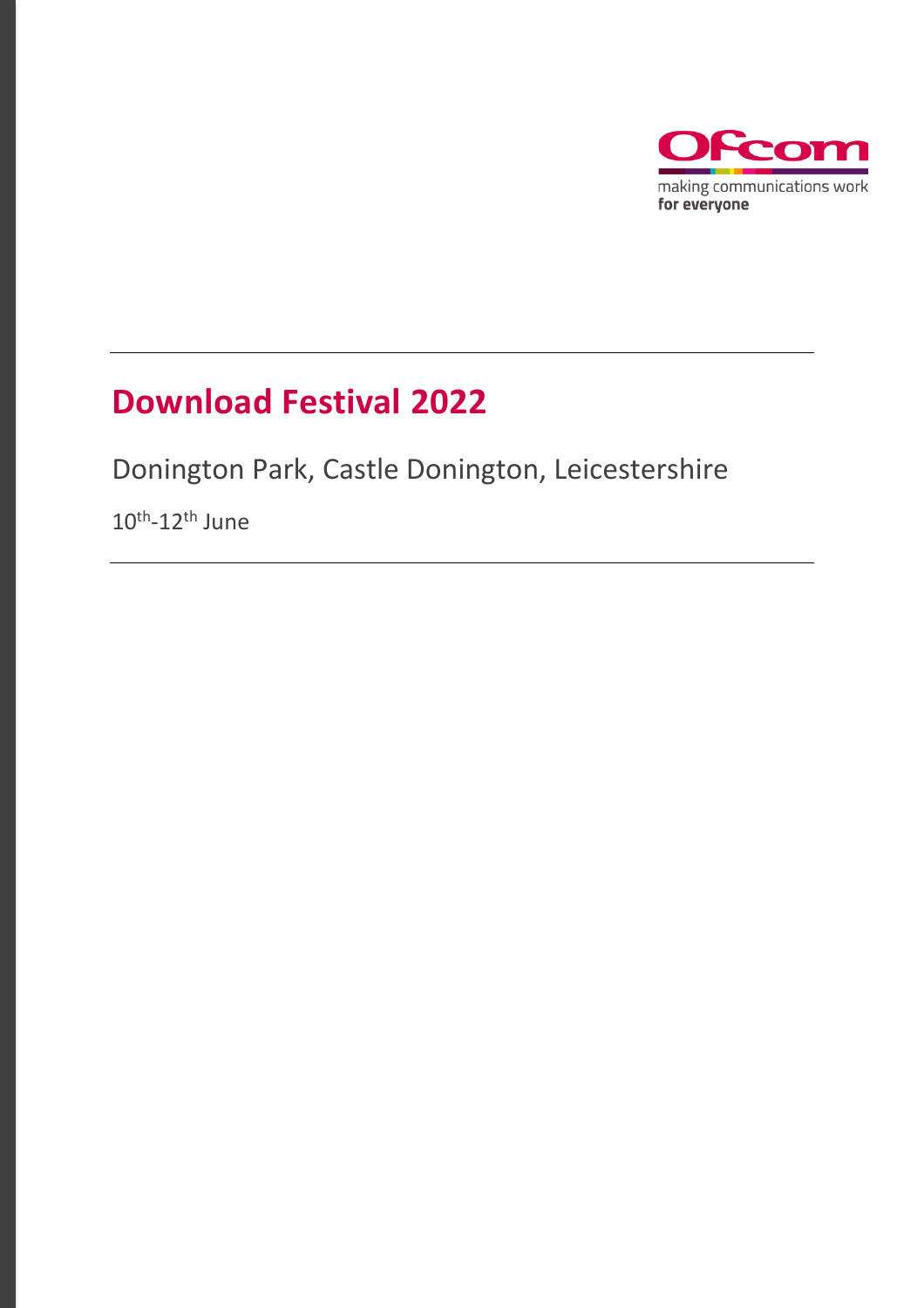### Introduction

Download Festival is one of the major rock music events in the British calendar and once again sees Festival Republic handling operational responsibility.

The festival is based at the Donington Park Racetrack close to the M1 and East Midlands Airport in Derbyshire. Due to the extensive coordination required of Wireless Microphones, In Ear Monitors (IEMs) and Talkback Systems, Ofcom designate this as a 'major event'.

The proximity of the airport adds another level of complexity to planning, however, Ofcom PMSE have a long history of successfully coordinating this event with the airport authorities.

This event will be coordinated by Justin Whillock.

Event Coordinator



Justin Whillock

On the following pages you will find information relating to the festival which we hope you find useful. This information highlights each stage of the Major Event process from applying through to go live at the event. If there is any additional information you need then please do not hesitate to contact Justin who will be happy to help.

Email: [justin.whillock@Ofcom.org.uk](mailto:justin.whillock@Ofcom.org.uk)

Direct Dial: +44 (0) 20 7981 3632

Mobile/Cell: +44 (0) 7872 421 225

Our office contact details are

+44 (0) 207 981 3803 or emai[l pmse@Ofcom.org.uk](mailto:pmse@arqiva.com)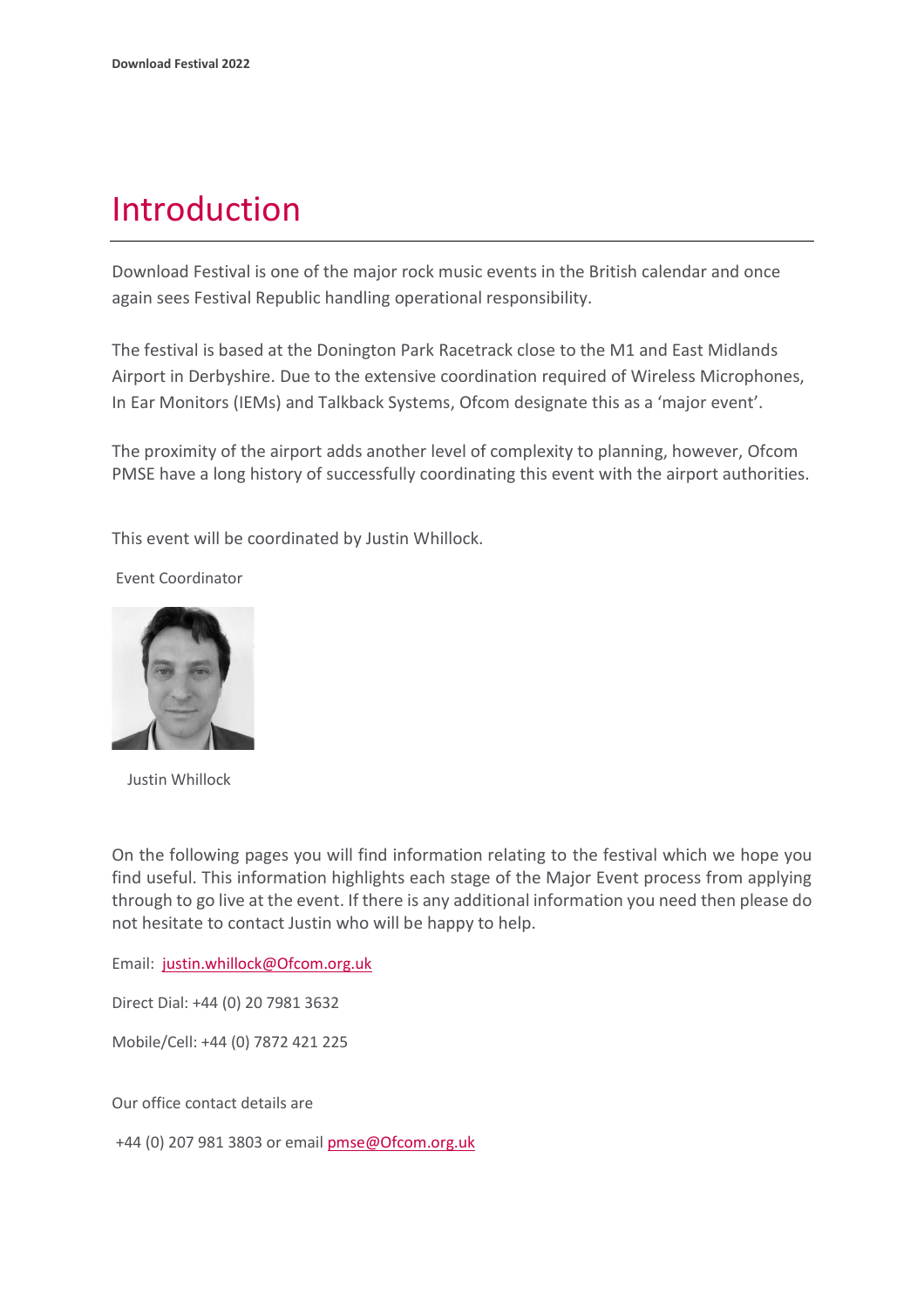## **Contents**

#### **Section**

| 1. Application Process        | 1        |
|-------------------------------|----------|
| 2. Coordination and Licensing | 3        |
| 3. Event Time                 | $\Delta$ |
| 4. Useful Contacts            | 5        |
|                               |          |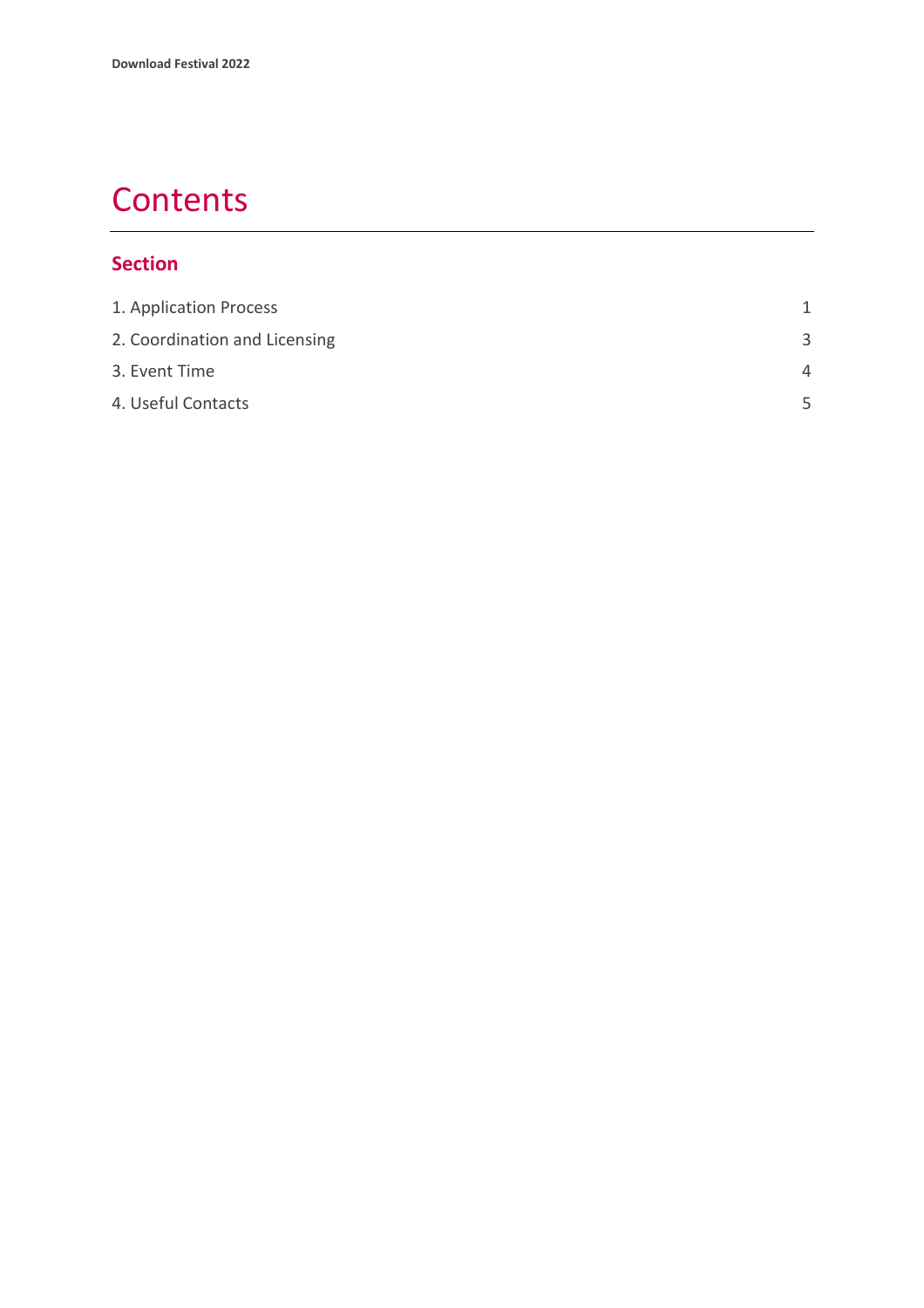## <span id="page-3-0"></span>1. Application Process



**We aim to issue licences (where applications have been received within the stated time periods) on or before the 27th May 2022**



#### **Payment MUST be received before the start of the event, otherwise you will not be licensed to use frequencies.**

We accept Debit/Credit Cards, Cheques and Bank Transfers or can take payment from existing carnets. *Please note that Ofcom PMSE are unable to accept payments made by AMEX.*

As the Download Festival is designated a 'Major Event' applications for frequencies will not be subject to Ofcom PMSE's usual three-day turnaround rule. All frequency applications will be collated and worked on at the same time to achieve the best frequency allocation plan.

Applications can be sent in via email containing the required application form to [pmse@ofcom.org.uk](mailto:pmse@ofcom.org.uk) or processed online using the 'Apply for Major Event' tab once logged in.

Application forms can be downloaded from our website [www.ofcom.org.uk/manage-your](http://www.ofcom.org.uk/manage-your-licence/radiocommunication-licences/pmse)[licence/radiocommunication-licences/pmse](http://www.ofcom.org.uk/manage-your-licence/radiocommunication-licences/pmse) under 'Apply for a PMSE License' on the right hand side (please download and use 'Multipurpose…' for Mic's/IEM's/BTR's or 'UHF Talkback…' for walkie talkies/base stations).

The deadline for application submissions will be the 13<sup>th</sup> May 2022. It is advisable to get your frequency application request in as soon as possible before that date as any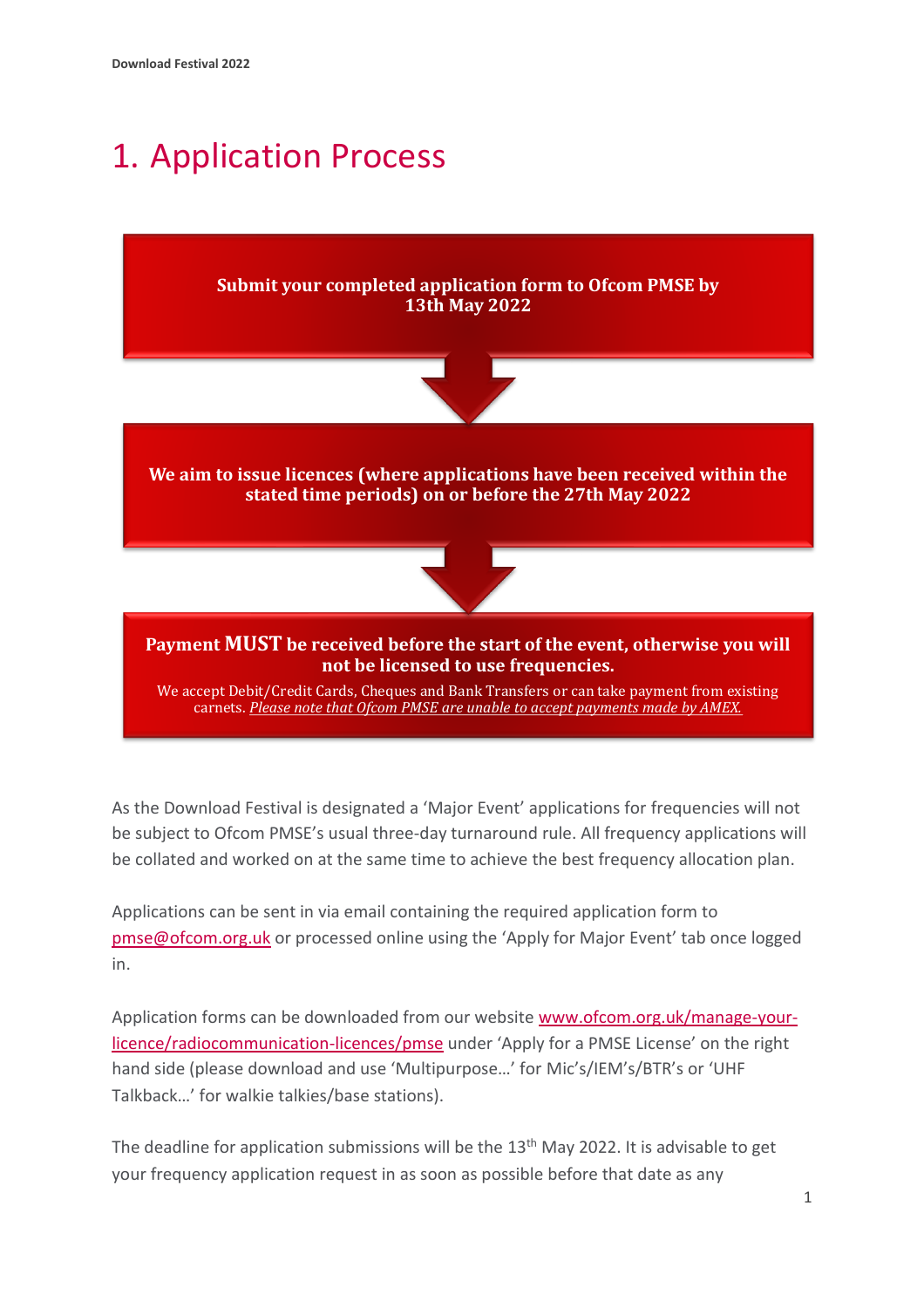applications we receive after this date may not be accommodated as required.

The key information that we require when you apply is:

- The number of wireless microphones, IEMs and radio talkback systems you require
- The frequency tuning range of the equipment
- The dates that frequencies are needed
- The name of the band, the stage name and the performance times
- If you're not a band, where your frequencies will be located on-site

The use of wireless microphones and IEMs is restricted throughout the UK due to Digital TV carrier signals. The list of available TV channels for this event can be found on the 'DTV Mic/IEM Planner' page via the Ofcom PMSE login page. You may want to consult this tool first, before applying, so that you can see what is clear to use outdoors at the festival site. Please note the availability of frequencies may also be limited due to other licensed users nearby as well as the DTV footprint in the area.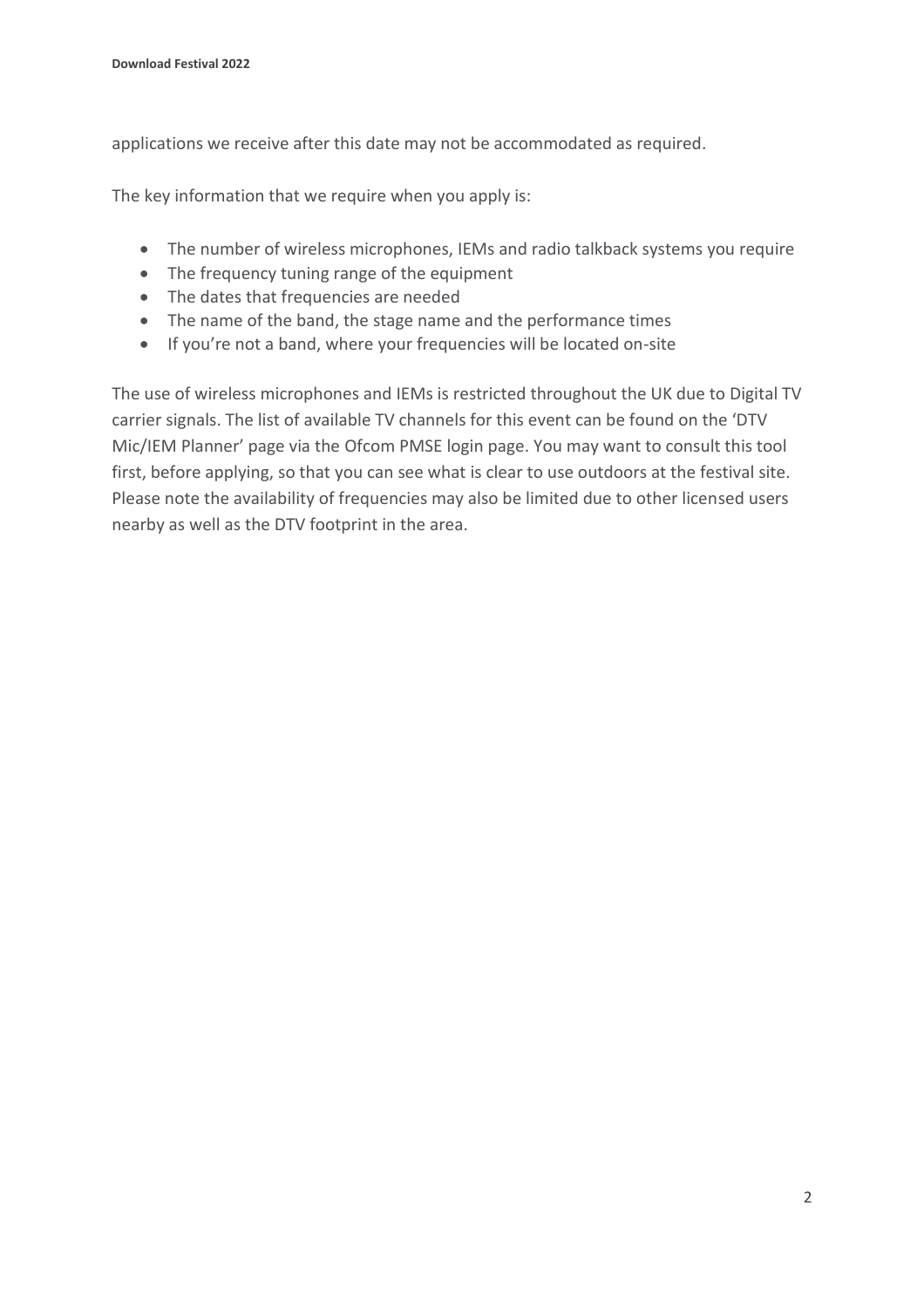# <span id="page-5-0"></span>2. Coordination and Licensing

#### 2.1 General Information

Upon receipt of your application you will receive a confirmation email that we have received the application form. Any coordination issues or changes that may be required will be addressed directly to the applicant.

Once again - As there are multiple stages at Download please be explicit when referring to the location and times your frequencies will be required.

### 2.2 Payment and licence documents

It is imperative that we receive payment before your licence is scheduled to start so we can issue your licence documents with the required frequencies. To help with this we accept Debit/Credit Cards, Cheques and Bank Transfers or can take payment from existing carnets. When paying by Debit/Credit card you will receive a secure payment link to your email address. Your licensing documentation will be dispatched upon receipt of payment. *Please note that Ofcom PMSE are unable to accept payments made by American Express (AMEX).*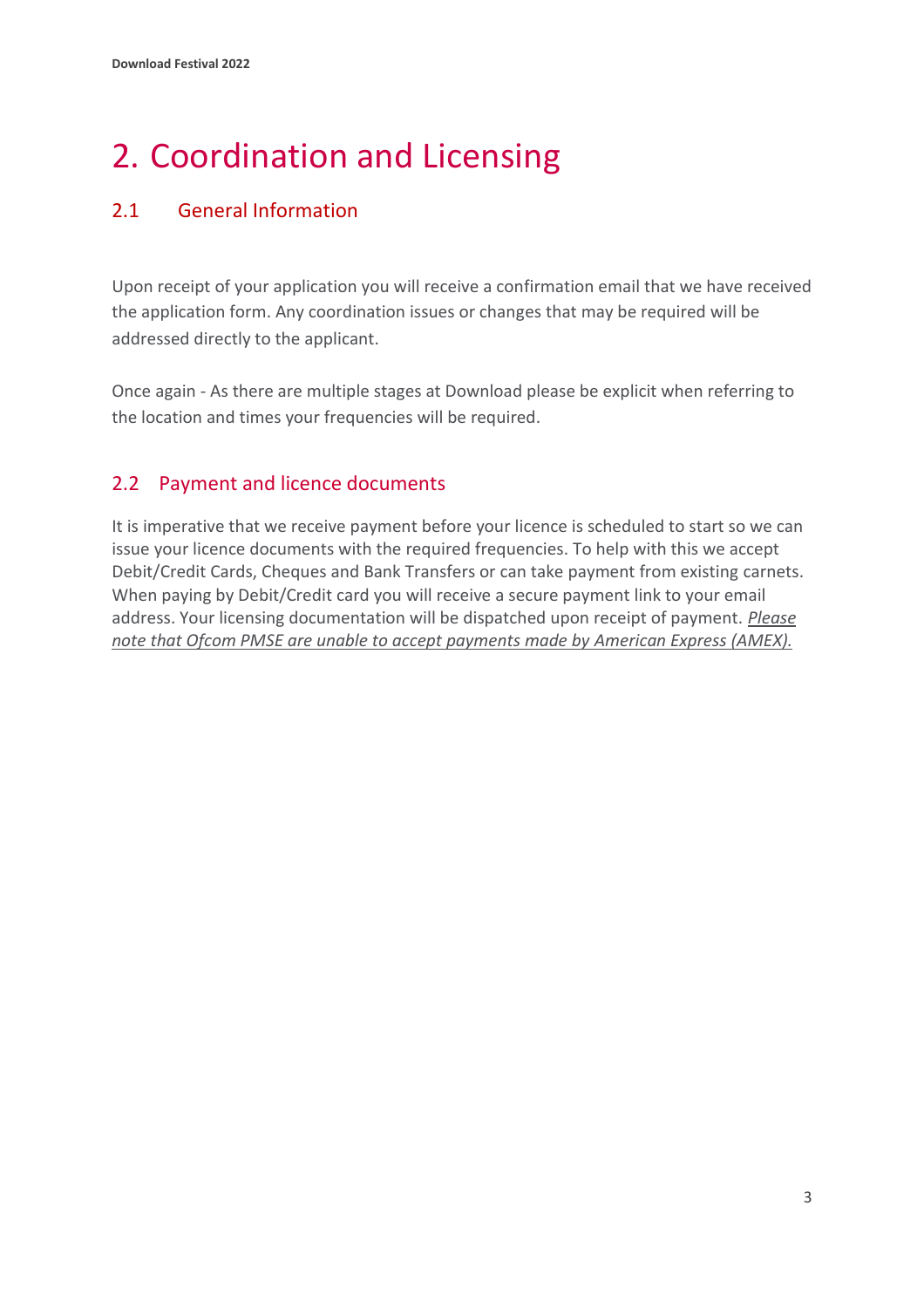# <span id="page-6-0"></span>3. Event Time

Operation of the frequencies during the event will be subject to strict licensing times. These times must be adhered to. It is your responsibility to ensure that these rules are followed. If there are concerns about licensing times, please contact the Event Coordinator.

If, when on-site, interference is experienced on your frequencies please contact the Event Coordinator, Office or the Out of Hours PMSE Spectrum Coordinator right away.

We will investigate why you may be subjected to this interference and offer you suitable alternatives within the constraints of your equipment should this be appropriate and possible. Contact details can be found in Section 4 of this document.